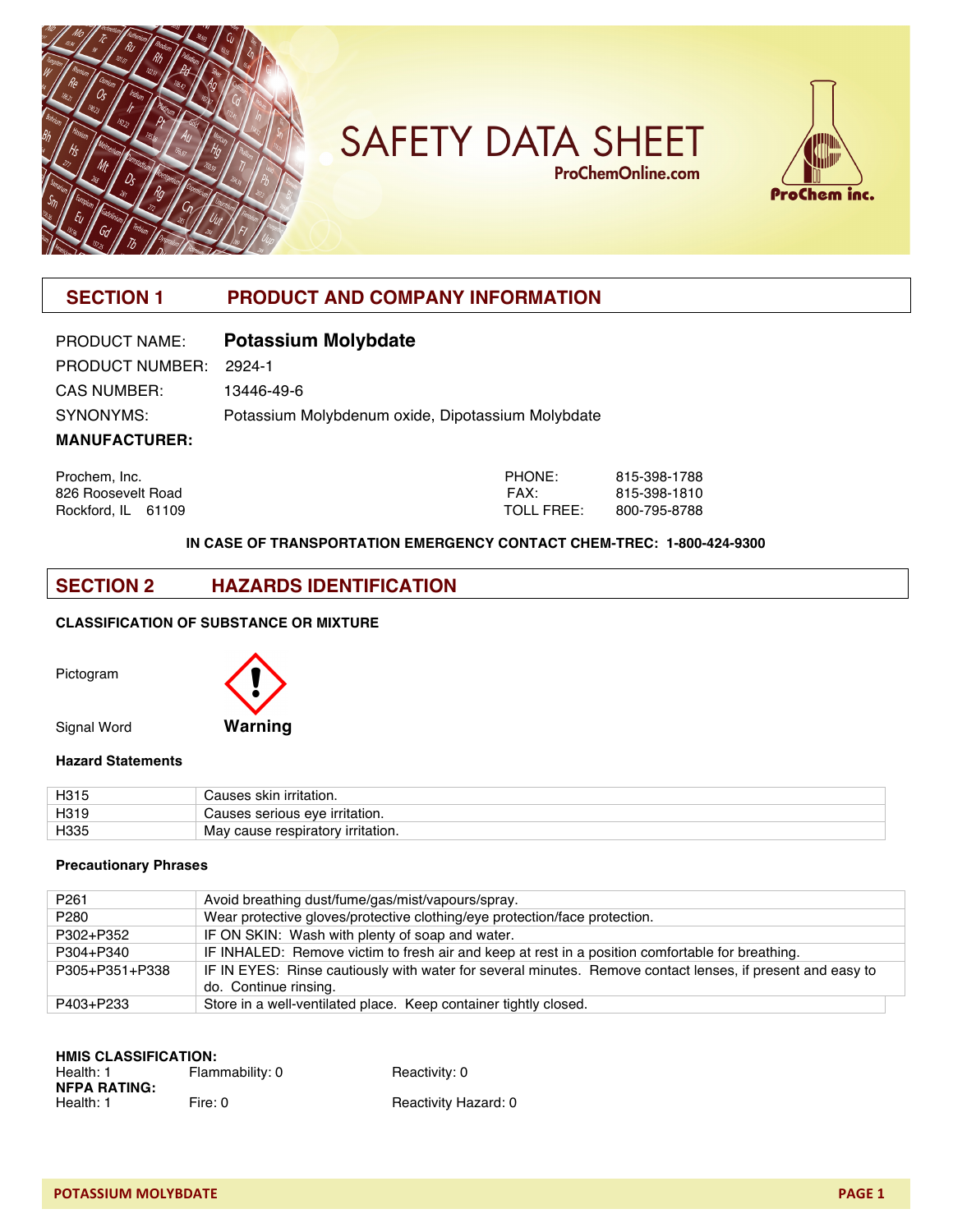# **SECTION 2 HAZARDS IDENTIFICATION (Cont.)**

**EYE CONTACT:** Causes serious irritation of the eyes.

**SKIN CONTACT:** Causes irritation.

**INHALATION:** Inhalation of dust can lead to irritation of the respiratory tract and mucous membranes. **INGESTION:** May be harmful if swallowed.

# **SECTION 3 COMPOSITION / INFORMATION ON INGREDIENTS**

Formula:  $K_2MOQ_4$ 

Molecular Weight: 238.13

| <b>CHEMICAL NAME</b> | CAS#       |     | <b>ACGIH (TWA)</b> | <b>OSHA (PEL)</b> |  |
|----------------------|------------|-----|--------------------|-------------------|--|
| Potassium molybdate  | 13446-49-6 | 100 | i ma/m3            | 5 ma/m3           |  |
|                      |            |     |                    |                   |  |

# **SECTION 4 FIRST AID MEASURES**

**EYE EXPOSURE:** Immediately flush the eyes with copious amounts of water (lukewarm if possible) for several minutes. Assure flushing under eyelids. A victim may need assistance in keeping their eyelids open. Get immediate competent medical attention if redness or irritation persists.

**SKIN EXPOSURE**: Wash affected area with soap and water. Remove contaminated clothes if necessary.

**INHALATION:** Remove victim to fresh air. Closely monitor the victim for signs of respiratory problems, such as difficulty in breathing, coughing, wheezing, or pain. In such cases, seek immediate medical assistance.

**INGESTION:** Do NOT induce vomiting. Seek medical advice immediately.

# **SECTION 5 FIREFIGHTING MEASURES**

**FLASH POINT: Product is not flammable.** 

**AUTO IGNITION TEMPERATURE:** Not applicable

**EXPLOSION LIMITS:** Not applicable

**EXTINGUISHING MEDIUM:** Use fire fighting measures that suit the surrounding fire.

**SPECIAL FIRE FIGHTING PROCEDURES**: If involved in a fire, fire fighters should be equipped with a NIOSH approved positive self-contained breathing apparatus, flame and chemical resistant clothing, hats, boots, and gloves. **HAZARDOUS COMBUSTION AND DECOMPOSITION PRODUCTS**: Potassium oxides, and molybdenum oxides.

#### **SECTION 6 ACCIDENTAL RELEASE MEASURES**

**PERSONAL PRECAUTIONS:** Wear approved personal protective equipment. Avoid dust formation. Avoid breathing dust, vapors, mist, or gas. Ensure adequate ventilation.

**ENVIRONMENTAL PRECAUTIONS:** Do not let product enter drains or allow to be released into the environment. **METHODS AND MATERIALS FOR CONTAINMENT AND CLEANING UP:** In the case of a spill, sweep up and place in a well-marked container for disposal.

#### **SECTION 7 HANDLING AND STORAGE**

**PRECAUTIONS FOR SAFE HANDLING:** Avoid contact with skin and eyes. Avoid formation of dust. Ensure adequate ventilation. **CONDITIONS FOR SAFE STORAGE:** Keep in a tightly sealed container. Store material in a cool, dry, and well-ventilated area. Do not store near incompatible compounds.

# **SECTION 8 EXPOSURE CONTROLS AND PERSONAL PROTECTION**

**EYE PROTECTION**: Always wear approved safety glasses with side shields, safety goggles, or face shield when handling a chemical substance in the laboratory.

**SKIN PROTECTION**: Chemical resistant gloves.

**VENTILATION:** Handle in an efficient chemical fume hood.

**RESPIRATOR:** If in form of fine dust and ventilation is not available a respirator should be worn. The use of respirators requires a Respirator Protection Program to be in compliance with 29 CFR 19-10.134.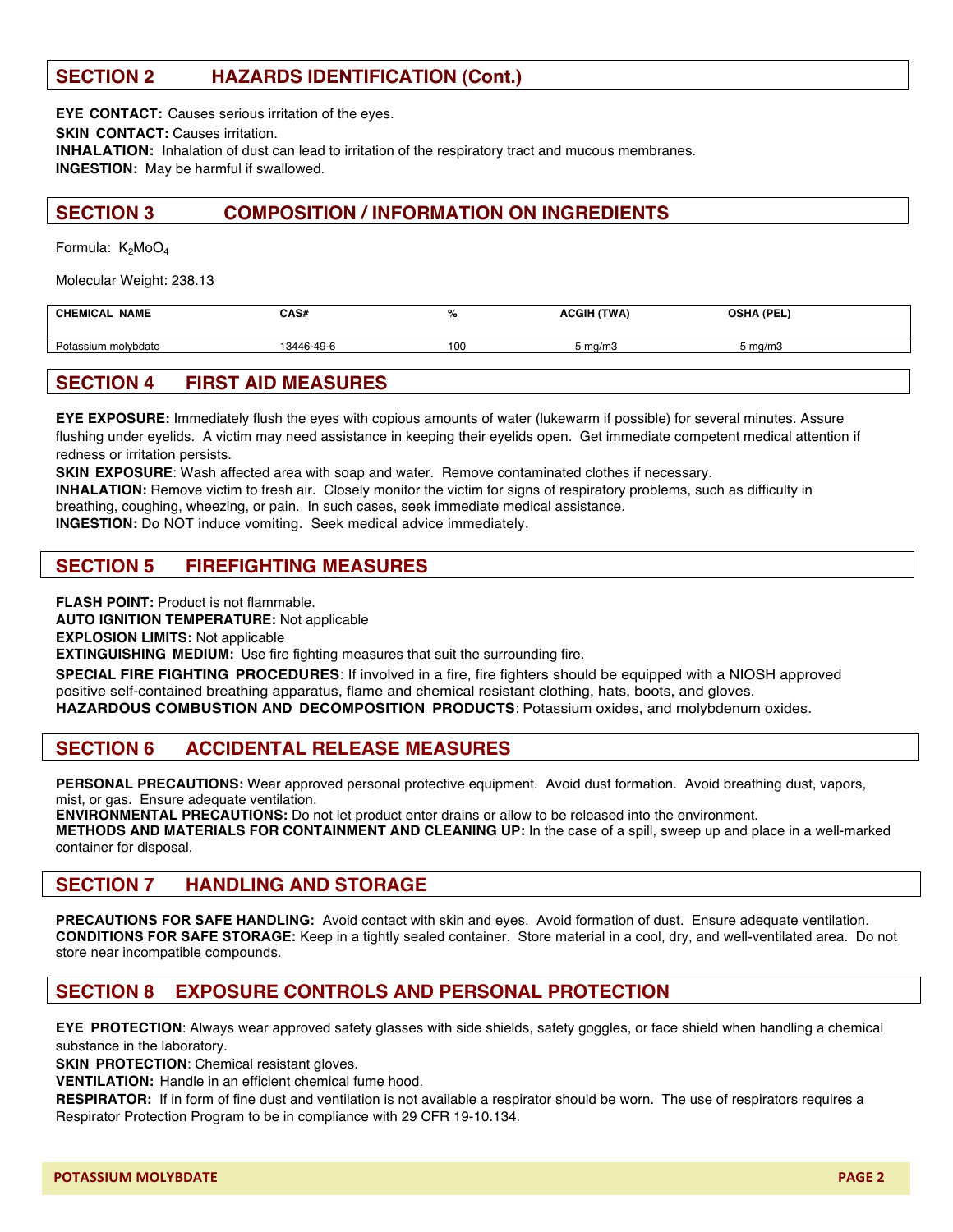# **SECTION 8 EXPOSURE CONTROLS AND PERSONAL PROTECTION (Cont.)**

**ADDITIONAL PROTECTION:** Use in a controlled environment. IRRITANT. Avoid contact with skin, eyes, and clothing. Do not breathe dust. Eyewash capable of sustained flushing in area. Do not eat, drink, or smoke in area. Wash thoroughly after handling.

#### **SECTION 9 PHYSICAL AND CHEMICAL PROPERTIES**

**COLOR AND FORM:** White solid **MOLECULAR WEIGHT:** 238.13 **BOILING POINT:** No data available **MELTING POINT**: 919° C **ODOR:** Odorless **SPECIFIC GRAVITY:** 2.3 gm/ml **VAPOR PRESSURE:** Not applicable **SOLUBILITY:** Soluble

#### **SECTION 10 STABILITY AND REACTIVITY**

**STABILITY:** Stable **HAZARDOUS POLYMERIZATION:** Will not occur **CONDITIONS TO AVOID**: Moisture and humidity (hygroscopic) **INCOMPATIBILITY:** Oxidizers and interhalogens **DECOMPOSITION PRODUCTS**: Potassium oxides, and molybdenum oxides.

# **SECTION 11 TOXICOLOGICAL DATA**

**CARCINOGENIC EFFECTS:** No components of this product present at levels greater than or equal to 0.1% is identified as a confirmed carcinogen by IARC, ACGIH, NTP, and OSHA. **MUTAGENIC EFFECTS:** Not available **TETRATOGENIC EFFECTS:** Not available **RTECS:** QA4930000 To the best of our knowledge the toxicological effects of this compound have not been fully investigated.

# **SECTION 12 ECOLOGICAL DATA**

Do not allow undiluted product or large quantities to reach ground water, water course, or sewage system.

# **SECTION 13 DISPOSAL CONSIDERATIONS**

Dispose of in according to local, state, and federal regulations.

#### **SECTION 14 TRANSPORTATION DATA**

Non-hazardous material

#### **SECTION 15 REGULATORY INFORMATION**

**TSCA:** Not listed in the TSCA inventory

**SARA 313 COMPONENTS:** This material does not contain any chemical components with know CAS numbers that exceed the threshold (De Minimis) reporting levels established by SARA Title III, Section 313.

**SARA 302 COMPONENTS:** No chemicals in this material are subject to the reporting requirements of SARA Title III, Section 302. **SARA 311/312 HAZARDS:** Acute Health Hazard